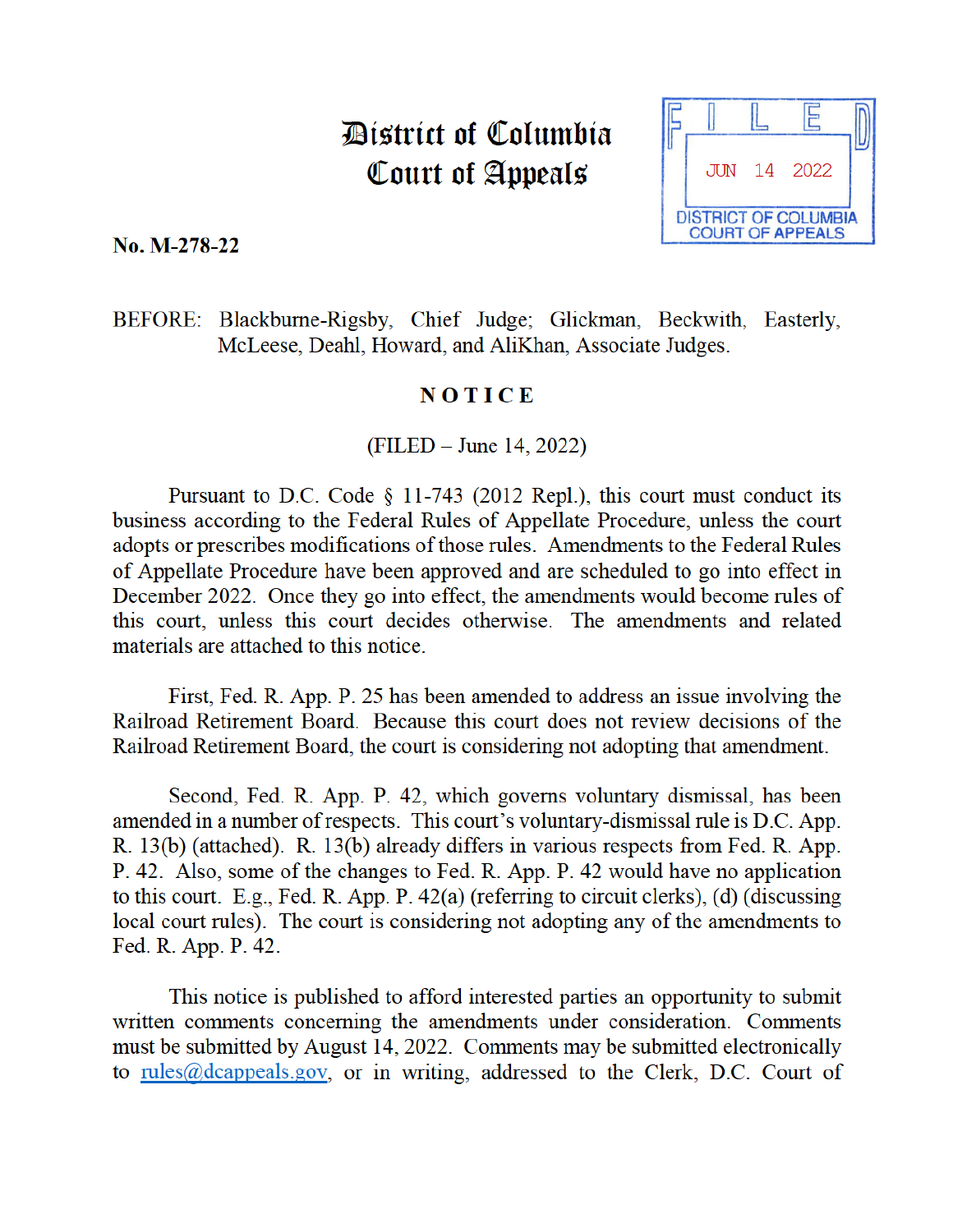Appeals, 430 E Street, N.W., Washington, D.C. 20001. All comments submitted pursuant to this notice will be available to the public.

# **PER CURIAM**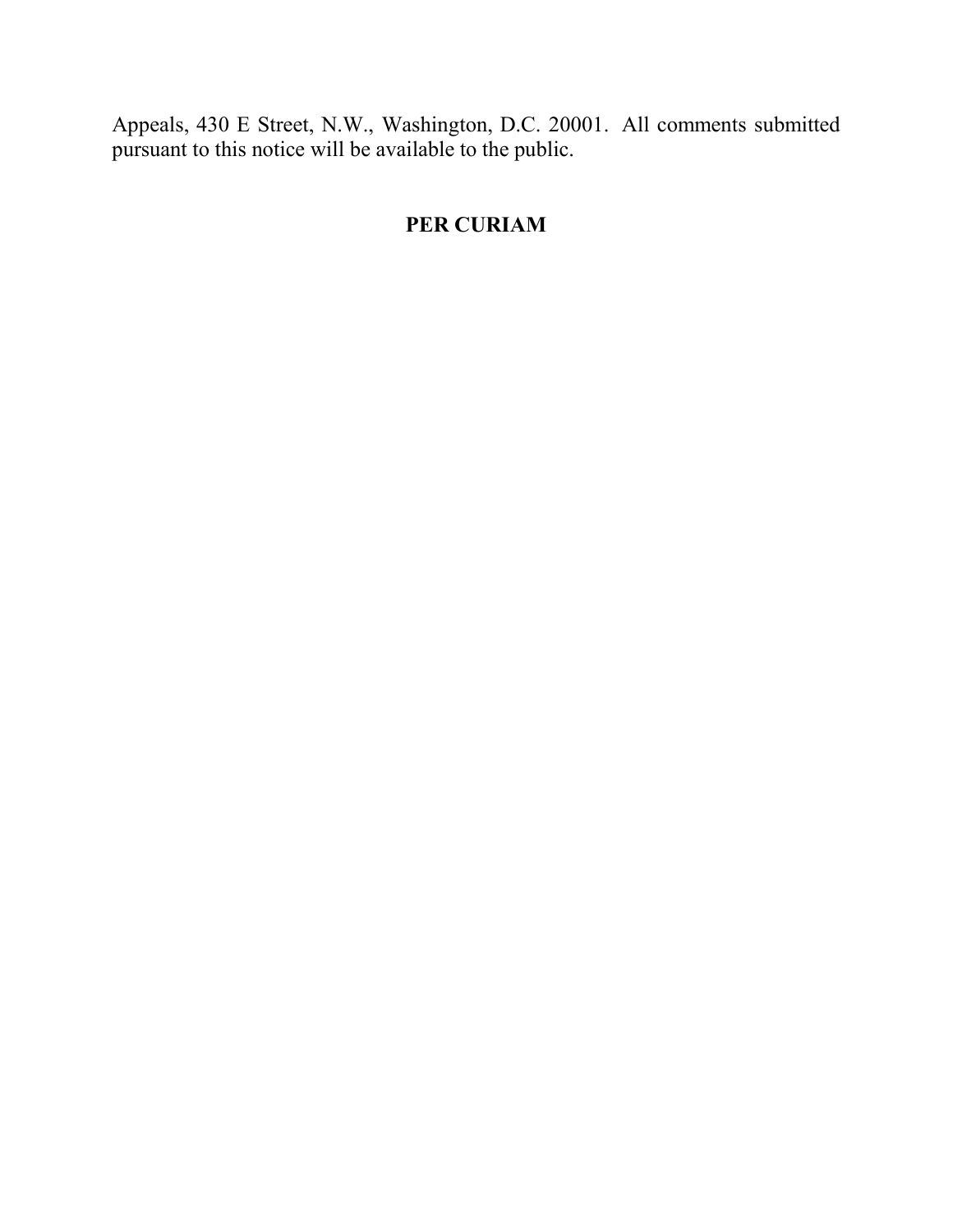D.C. App. R. 13(b):

(b) Voluntary Dismissal.

(1) In the Superior Court. Before an appeal has been docketed by the Clerk of this court, the Superior Court may dismiss the appeal on the filing of a stipulation signed by all parties or on the appellant's motion with notice to all parties. A copy of the stipulation, or motion and response, if any, must be served on the Clerk of this court.

(2) In the Court of Appeals. An appeal may be dismissed if the parties file a signed dismissal agreement specifying how costs are to be paid and pay any fees that are due. An appeal may also be dismissed on the appellant's motion on terms agreed to by the parties or fixed by the court. In neither case, however, will a mandate or other process issue without an order of the court.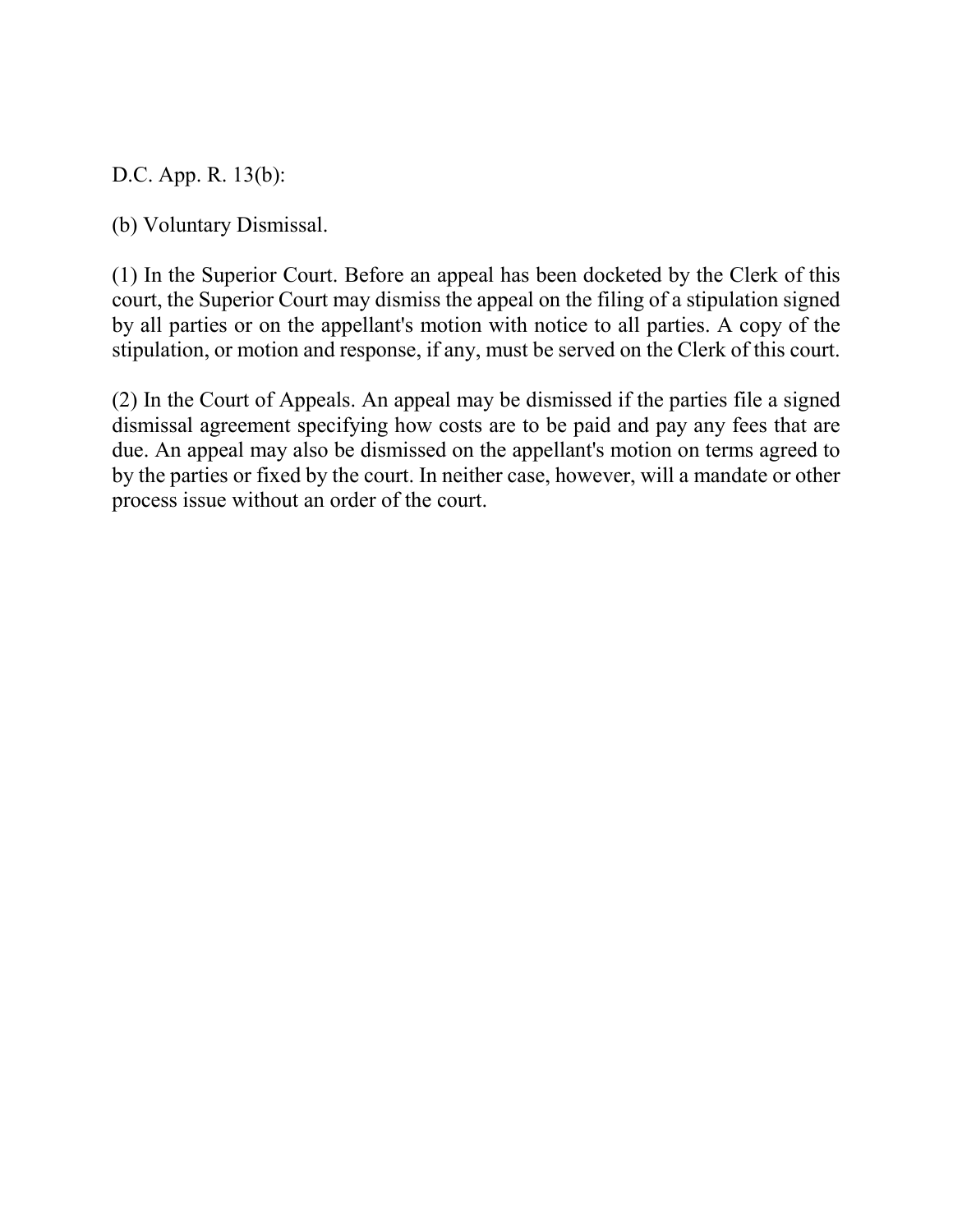April 11, 2022

## SUPREME COURT OF THE UNITED STATES

#### ORDERED:

1. The Federal Rules of Appellate Procedure are amended to include amendments to Rules 25 and 42.

 $[See infra pp. \_\_ \_\_].$ 

2. The foregoing amendments to the Federal Rules of Appellate Procedure shall take effect on December 1, 2022, and shall govern in all proceedings in appellate cases thereafter commenced and, insofar as just and practicable, all proceedings then pending.

3. THE CHIEF JUSTICE is authorized to transmit to the Congress the foregoing amendments to the Federal Rules of Appellate Procedure in accordance with the provisions of Section 2074 of Title 28, United States Code.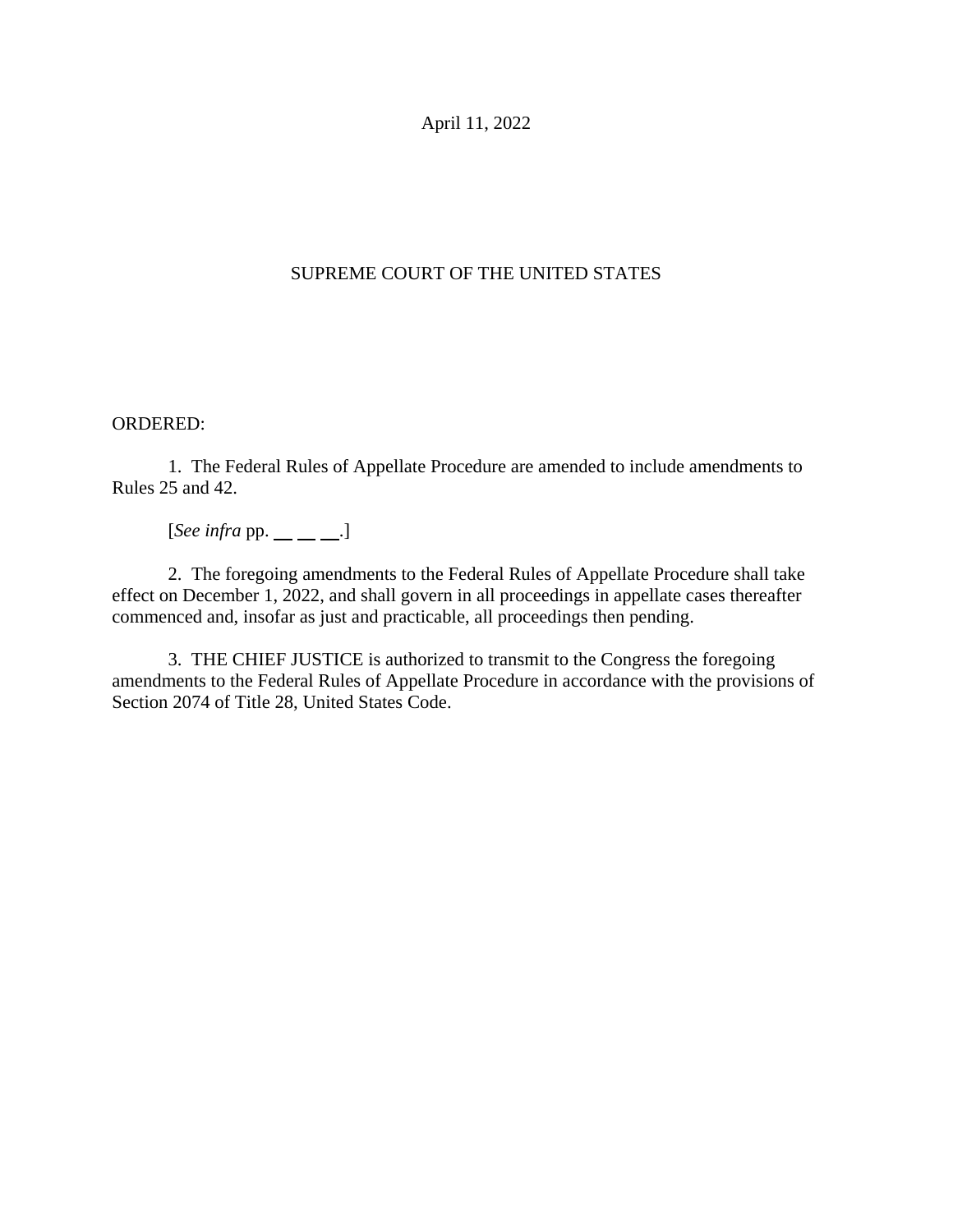### **PROPOSED AMENDMENTS TO THE FEDERAL RULES OF APPELLATE PROCEDURE**

#### **Rule 25. Filing and Service**

**(a) Filing.** 

\* \* \* \* \*

(5) **Privacy Protection.** An appeal in a case whose privacy protection was governed by Federal Rule of Bankruptcy Procedure 9037, Federal Rule of Civil Procedure 5.2, or Federal Rule of Criminal Procedure 49.1 is governed by the same rule on appeal. In all other proceedings, privacy protection is governed by Federal Rule of Civil Procedure 5.2, except that Federal Rule of Criminal Procedure 49.1 governs when an extraordinary writ is sought in a criminal case. The provisions on remote electronic access in Federal Rule of Civil Procedure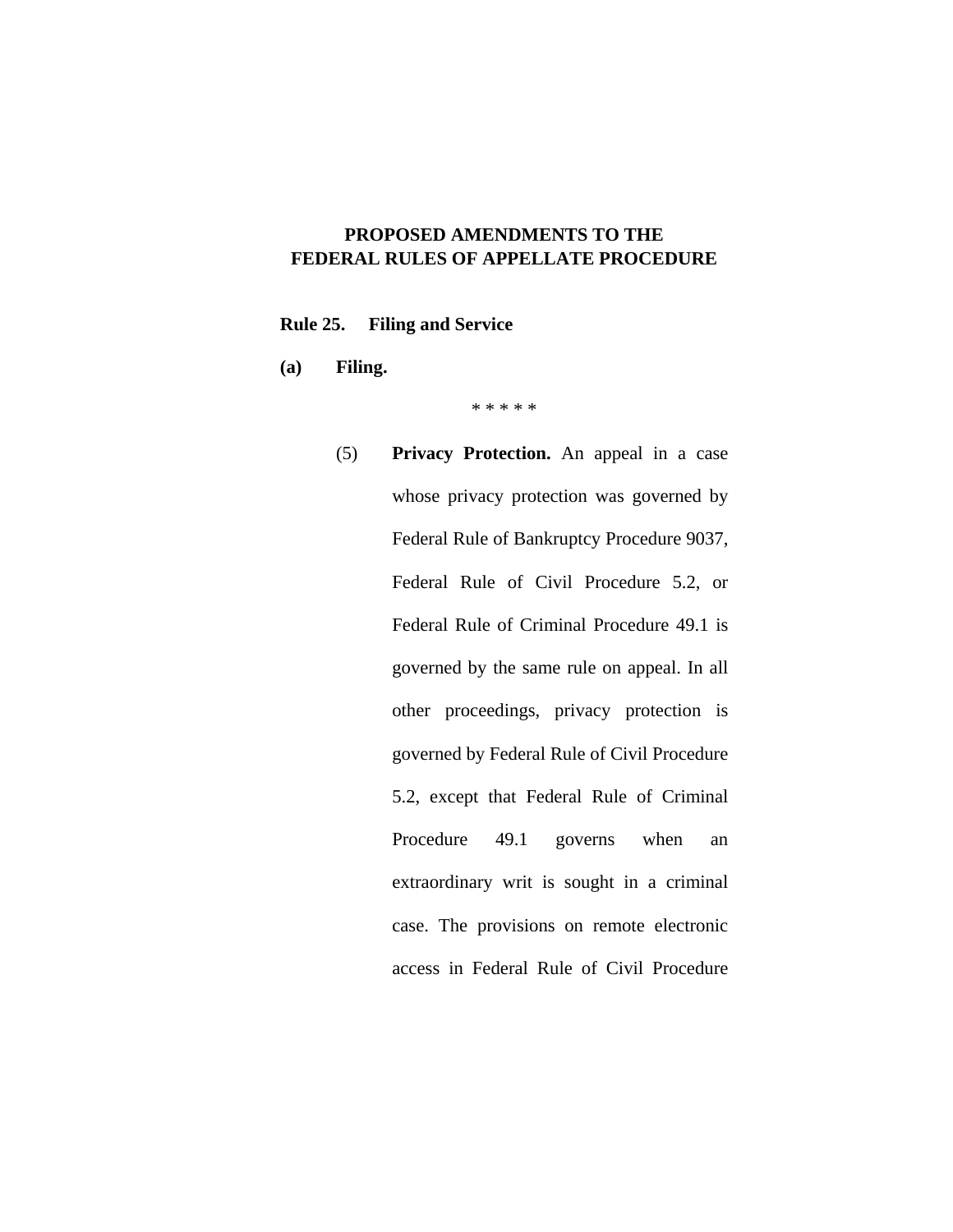$5.2(c)(1)$  and  $(2)$  apply in a petition for review of a benefits decision of the Railroad Retirement Board under the Railroad Retirement Act.

\* \* \* \* \*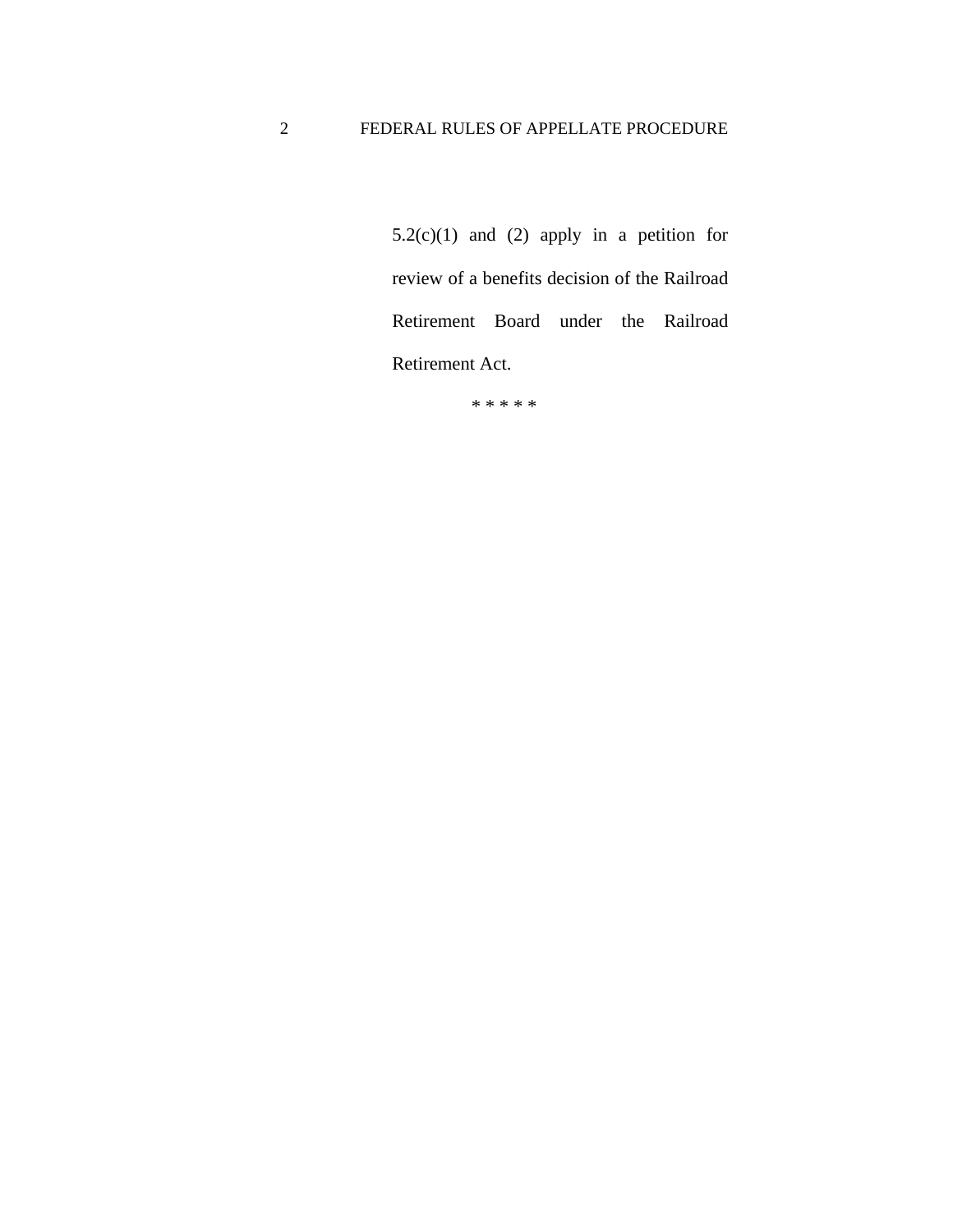#### **Rule 42. Voluntary Dismissal**

\* \* \* \* \*

#### **(b) Dismissal in the Court of Appeals.**

- (1) **Stipulated Dismissal.** The circuit clerk must dismiss a docketed appeal if the parties file a signed dismissal agreement specifying how costs are to be paid and pay any court fees that are due.
- (2) **Appellant's Motion to Dismiss.** An appeal may be dismissed on the appellant's motion on terms agreed to by the parties or fixed by the court.
- (3) **Other Relief.** A court order is required for any relief under Rule 42(b)(1) or (2) beyond the dismissal of an appeal—including approving a settlement, vacating an action of the district court or an administrative agency, or remanding the case to either of them.